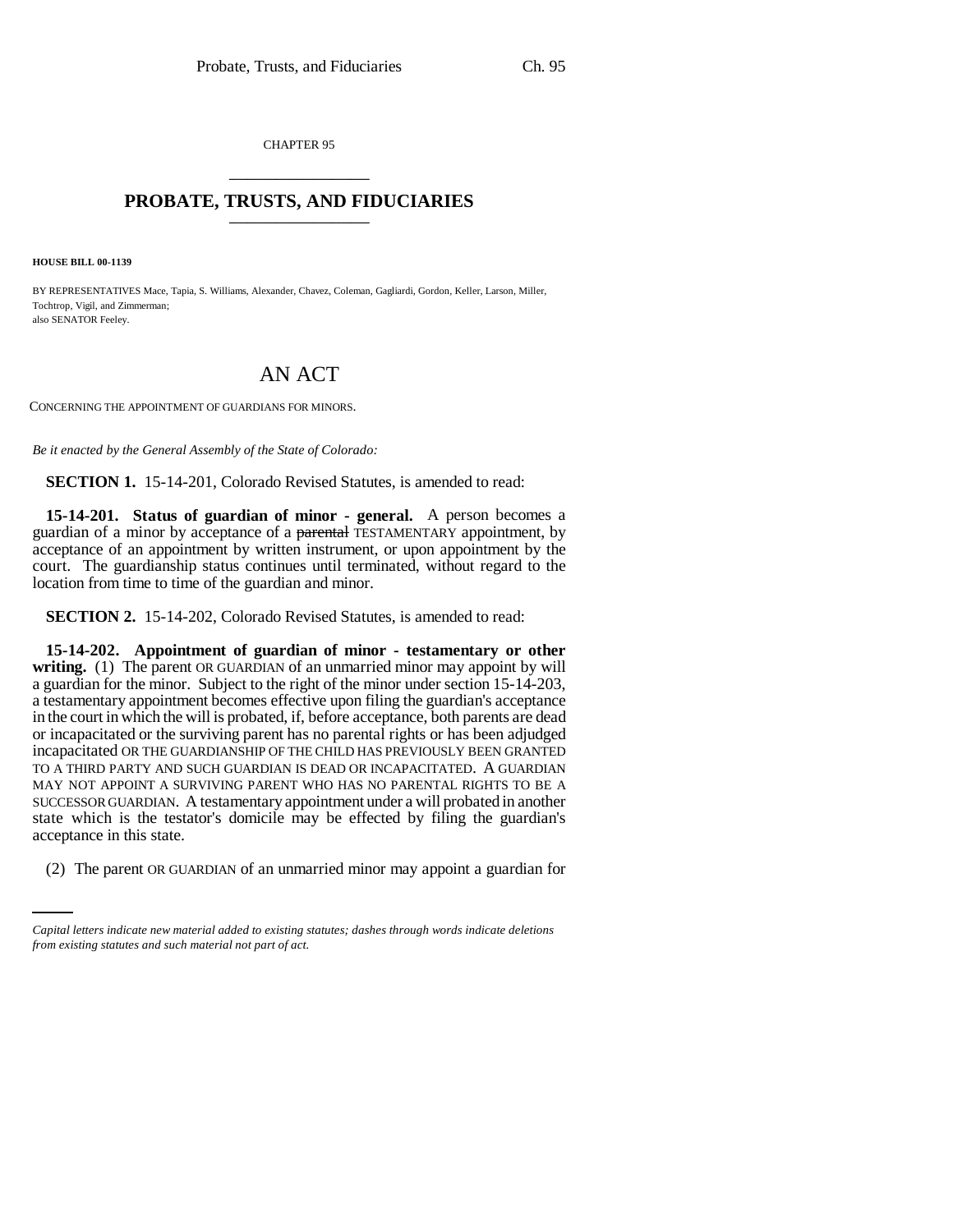the minor by written instrument designating the guardian signed by the parent OR GUARDIAN and at least two witnesses. An appointment by written instrument becomes effective when:

(a) The written instrument is filed in the court having probate jurisdiction in the county of residence of the last parent to die, if death occurred in the state of Colorado; EXCEPT THAT, IF THE CHILD HAS BEEN IN THE CUSTODY OF A GUARDIAN, THE WRITTEN INSTRUMENT IS FILED IN THE COURT HAVING PROBATE JURISDICTION IN THE COUNTY OF RESIDENCE OF THE DECEASED GUARDIAN, IF DEATH OCCURRED IN THE STATE OF COLORADO, and otherwise in the court having probate jurisdiction in the county in which the minor resides in Colorado; and

(b) The person appointed as guardian files in the court having jurisdiction an affidavit of acceptance which THAT states:

(I) The name, address, and age, or birthday if known, of the minor;

(II) The name, address, and telephone number of the appointee-guardian;

(III) The names of the parents of the minor and that both are dead or that any surviving parent has no parental rights or has been adjudged incapacitated OR IF GUARDIANSHIP OF THE CHILD HAS PREVIOUSLY BEEN GRANTED TO A THIRD PARTY, THE NAME OF THE GUARDIAN OF THE MINOR AND THAT THE GUARDIAN IS DEAD OR HAS BEEN ADJUDGED INCAPACITATED;

(IV) The name of the parent who was last to die and the county where that parent resided at the date of his death;

(IV.5) THE NAMES, LOCATION OF THE APPLICABLE COURT, AND CASE NUMBER OF ANY CASE IN WHICH GUARDIANSHIP OF THE CHILD HAS PREVIOUSLY BEEN GRANTED TO A THIRD PARTY;

(IV.6) THAT THE GUARDIANSHIP IS IN THE BEST INTERESTS OF THE CHILD AND, IF THE CHILD IS TWELVE YEARS OF AGE OR OLDER, THAT THE CHILD HAS CONSENTED IN WRITING TO THE APPOINTMENT OF THE GUARDIAN;

(V) That the appointee-guardian knows of no other appointment of a guardian; which supersedes the appointment by written instrument and that no other guardian has been appointed;

(VI) That the appointee-guardian accepts the appointment; and

(VII) (A) That the registrar has determined that the requirements of this section have been met.

(B) The registrar may decline the appointment of a guardian because of his OR HER failure to meet the requirements of this section or for any other reason. A declination of appointment by the registrar is not an adjudication and does not preclude appointment by the court under section 15-14-204.

(3) The latest document appointing a guardian, whether will or written instrument,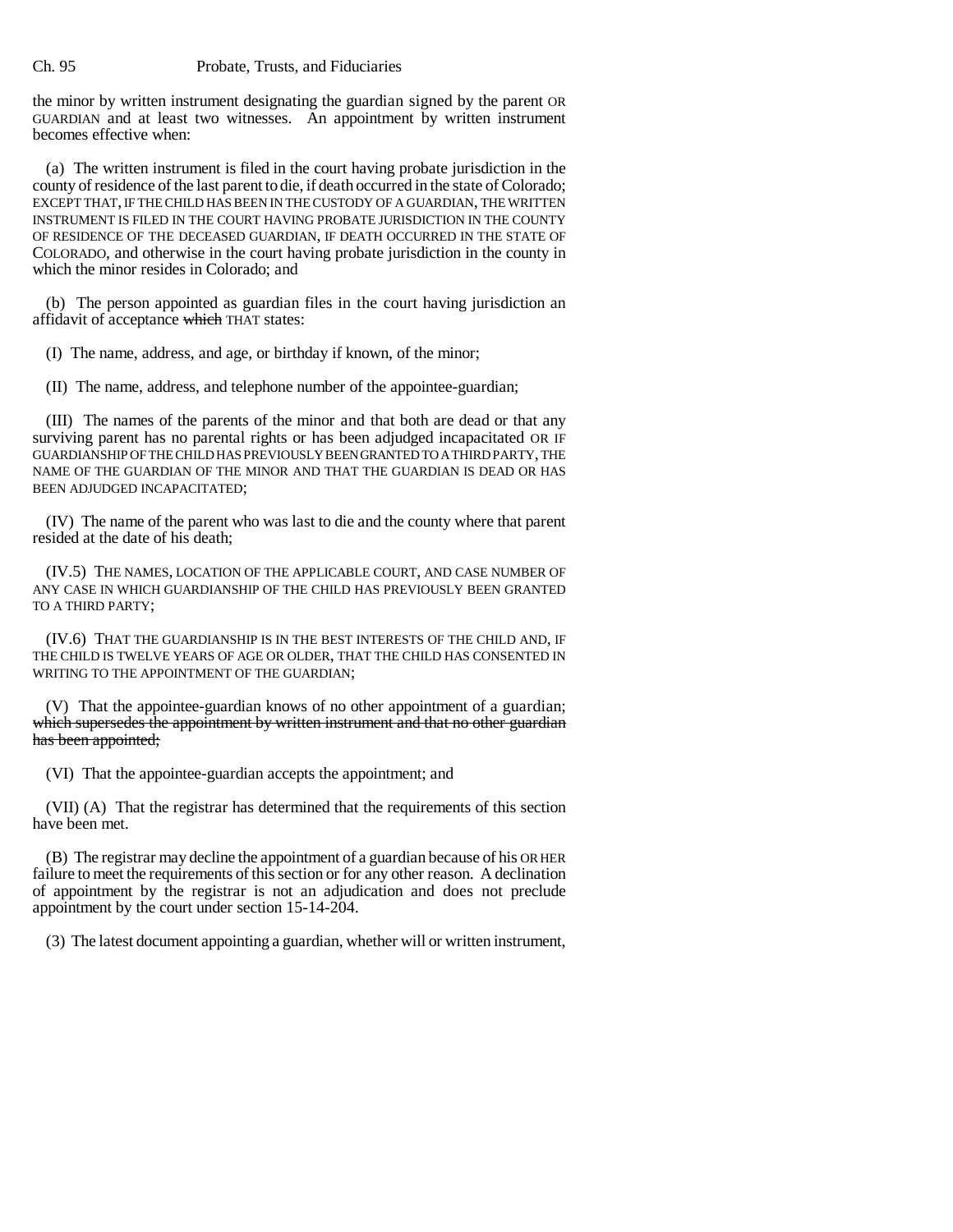which is executed by the last parent to die has priority OR, IF A THIRD PARTY HAS PREVIOUSLY BEEN APPOINTED AS A GUARDIAN, THE LATEST DOCUMENT APPOINTING A GUARDIAN, WHETHER WILL OR WRITTEN INSTRUMENT, WHICH IS EXECUTED BY THE GUARDIAN HAS PRIORITY.

(4) Upon acceptance of an appointment, written notice of such acceptance must be given by the guardian to the minor if he THE MINOR is thirteen TWELVE years of age or older and to the person having his THE MINOR'S care or to his THE MINOR'S nearest adult relation. IN ADDITION, A MINOR WHO IS TWELVE YEARS OF AGE OR OLDER SHALL ALSO BE GIVEN WRITTEN NOTICE OF THE RIGHT TO CONSENT OR THE RIGHT TO REFUSE TO CONSENT TO THE APPOINTMENT OF THE GUARDIAN PURSUANT TO SECTION 15-14-203 AND THAT SUCH RIGHT, IF EXERCISED, MUST BE EXERCISED EITHER BEFORE THE GUARDIAN ACCEPTS THE APPOINTMENT OR WITHIN THIRTY DAYS AFTER NOTICE OF THE ACCEPTANCE OF THE APPOINTMENT BY THE GUARDIAN.

(5) The clerk of the court shall issue letters of guardianship to any guardian effectively appointed under this section.

**SECTION 3.** 15-14-203, Colorado Revised Statutes, is amended to read:

**15-14-203. Consent by minor of twelve years of age or older to appointment** of guardian. A minor of fourteen TWELVE years of age or older may prevent HAS THE RIGHT TO CONSENT OR REFUSE TO CONSENT TO an appointment of his A guardian. from becoming effective or may cause a previously accepted appointment to terminate by filing IF THE MINOR CONSENTS TO THE APPOINTMENT OF THE GUARDIAN, THE MINOR SHALL FILE with the court in which the will is probated or the written instrument is filed a written objection CONSENT to the appointment before it is accepted or within thirty days after notice of its acceptance. An objection may be withdrawn. An objection does not preclude appointment by the court in a proper proceeding of the person appointed by will or written instrument or any other suitable person. IF THE MINOR DOES NOT CONSENT TO THE APPOINTMENT OF THE GUARDIAN, THEN THE COURT SHALL APPOINT A GUARDIAN PURSUANT TO SECTION 15-14-206.

**SECTION 4.** 15-14-204, Colorado Revised Statutes, is amended to read:

**15-14-204. Court appointment of guardian of minor - conditions for appointment.** (1) The court, if it finds it will be in the best interests of the minor, may appoint a guardian for an unmarried minor:

(a) If the parent-child legal relationship has been terminated; or

(b) If legal custody of or decision-making responsibility for such minor has been suspended by prior court order; or

(c) If the minor is found to have been abandoned by the parents or custodial person or person with decision-making responsibility; or

(d) If the parents OR GUARDIAN or custodial person or person with decision-making responsibility requests the court to appoint OR CONSENTS TO THE APPOINTMENT OF a guardian for such minor; OR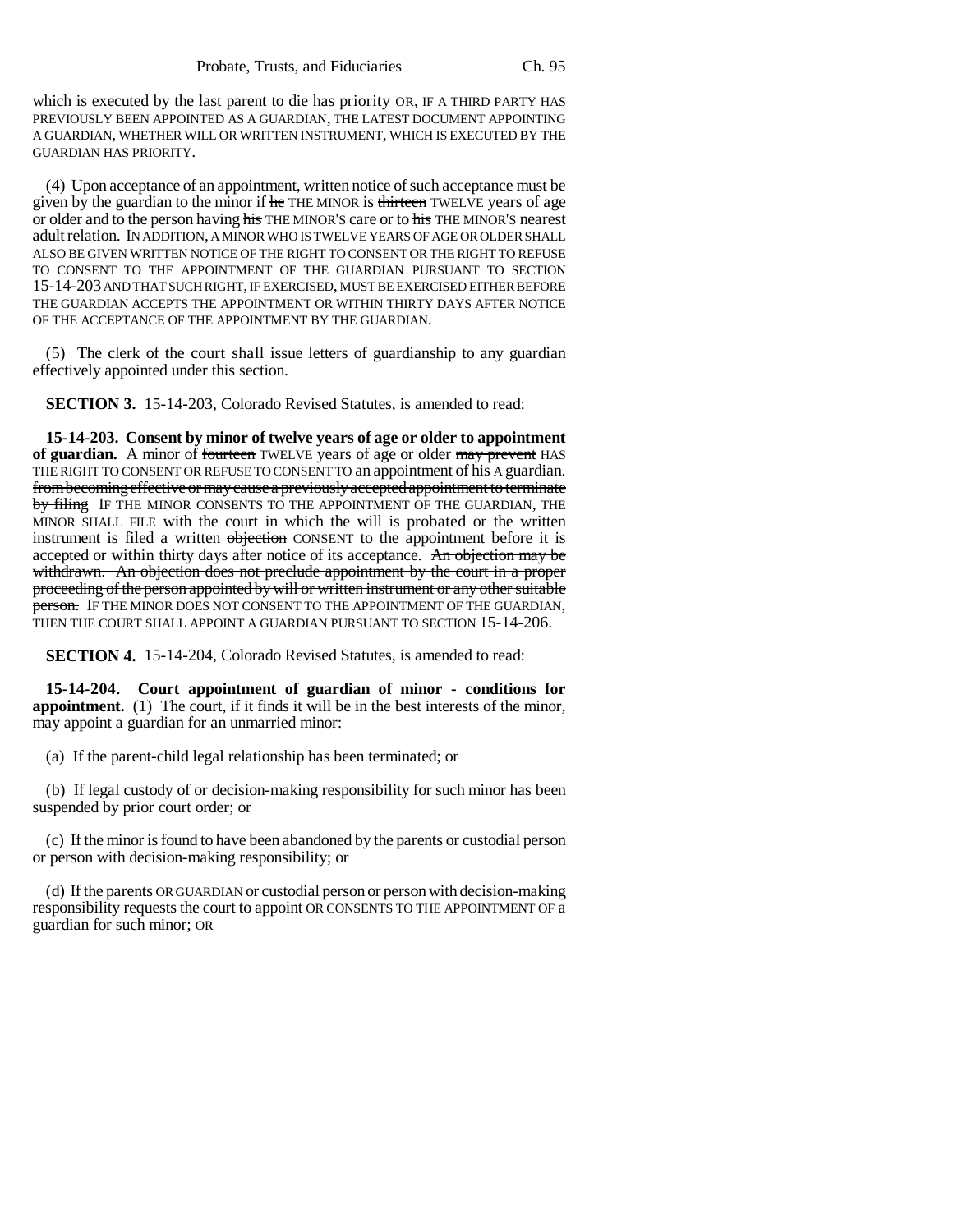(e) IF GUARDIANSHIP OF A CHILD HAS PREVIOUSLY BEEN GRANTED TO A THIRD PARTY AND THE THIRD PARTY HAS SUBSEQUENTLY DIED OR BECOME INCAPACITATED AND THE GUARDIAN HAS NOT MADE A TESTAMENTARY APPOINTMENT OF A GUARDIAN EITHER BY WILL OR WRITTEN INSTRUMENT; HOWEVER, THE COURT SHALL NOT PRESUME IT IS IN THE BEST INTERESTS OF A CHILD TO BE IN THE CARE OF A PARENT IN CIRCUMSTANCES WHERE A COURT HAS PREVIOUSLY GRANTED CUSTODY OF A CHILD TO A THIRD PARTY.

(2) A guardian appointed by will or written instrument as provided in section 15-14-202 whose appointment has not been prevented or nullified under section 15-14-203 has priority over any guardian who may be appointed by the court, unless the court finds that the removal of the guardian pursuant to section 15-14-212 would be in the best interests of the minor. THE ORDER OF PRIORITY FOR APPOINTMENT OF A GUARDIAN SHALL BE AS STATED IN SECTION 15-14-206. The court also may proceed with an appointment of a guardian upon a finding that the guardian appointed by will or by any written instrument known to the court has failed to accept the appointment within thirty days after notice of the guardianship proceeding.

**SECTION 5.** 15-14-206, Colorado Revised Statutes, is amended to read:

**15-14-206. Court appointment of guardian of minor - qualifications - priority of minor's nominee.** (1) The court may appoint as guardian any person twenty-one years of age or older, resident or nonresident, whose appointment would be in the best interests of the minor. Unless the court finds the prospective appointment contrary to the best interests of the minor, qualified persons have priority for appointment in the following order:

(a) A person nominated by the minor, if the minor is fourteen TWELVE years of age or older;

(b) A person appointed by a will or by a written instrument of a parent of the minor OR, IN THE EVENT GUARDIANSHIP OF THE CHILD HAS PREVIOUSLY BEEN GRANTED TO A THIRD PARTY, A PERSON APPOINTED BY A WILL OR BY A WRITTEN INSTRUMENT OF THE GUARDIAN OF THE MINOR;

(c) Repealed.

(d) Any other interested person.

**SECTION 6.** 15-14-207, Colorado Revised Statutes, is amended to read:

**15-14-207. Court appointment of guardian of minor - procedure.** (1) Notice of the time and place of hearing of a petition for the appointment of a guardian of a minor is to be given by the petitioner in the manner prescribed by section 15-10-401 to:

(a) The minor, if he THE MINOR is thirteen TWELVE years of age or older;

(b) The person who has had the principal care and custody of the minor during the sixty days preceding the date of the petition; and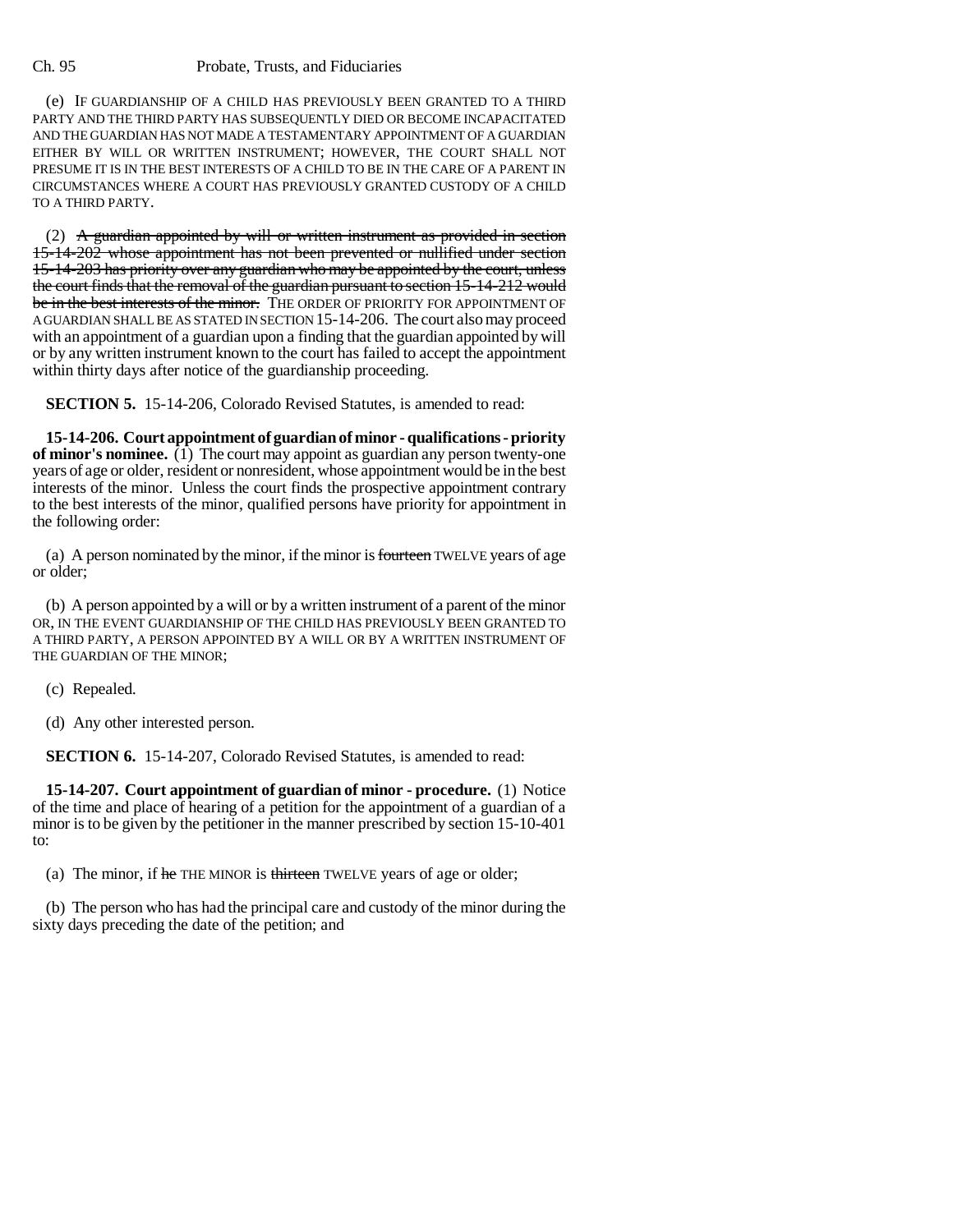(c) Any living parent OR GUARDIAN of the minor.

(2) Upon hearing, if the court finds that a qualified person seeks appointment, venue is proper, the required notices have been given, the requirements of section 15-14-204 have been met, and the welfare and best interests of the minor will be served by the requested appointment, it shall make the appointment. In other cases the court may dismiss the proceedings or make any other disposition of the matter that will best serve the interest of the minor.

(3) If necessary, the court may appoint a temporary guardian, with the status of an ordinary guardian of a minor, but the authority of a temporary guardian shall not last longer than nine months.

(4) If, at any time in the proceeding, the court determines that the interests of the minor are or may be inadequately represented, it may appoint an attorney OR GUARDIAN AD LITEM to represent the minor, giving consideration to the preference of the minor if the minor is fourteen TWELVE years of age or older.

(5) If an appointed guardian is not effectively performing his OR HER duties and the court finds that the welfare of the minor requires immediate action, the court may, with or without notice, appoint a temporary guardian for such minor for a period of not to exceed six months. During such period the powers of the original appointee are suspended.

**SECTION 7.** 15-14-212, Colorado Revised Statutes, is amended to read:

**15-14-212. Resignation or removal proceedings.** (1) Any person interested in the welfare of a minor, or the minor, if fourteen TWELVE years of age or older, may petition for removal of a guardian, including a temporary guardian, on the ground that removal would be in the best interest of the minor. A guardian may petition for permission to resign. A petition for removal or for permission to resign may, but need not, include a request for appointment of a successor guardian.

(2) After notice to the guardian and to those persons entitled to notice under section 15-14-207 (1) and after hearing on a petition for removal or for permission to resign, the court may terminate the guardianship and make any further order that may be appropriate.

(3) If, at any time in the proceeding, the court determines that the interests of the minor are, or may be, inadequately represented, it may appoint an attorney OR GUARDIAN AD LITEM to represent the minor, giving consideration to the preference of the minor if the minor is fourteen TWELVE years of age or older.

**SECTION 8.** 15-14-201, Colorado Revised Statutes, as enacted by House Bill 00-1375, enacted at the Second Regular Session of the Sixty-second General Assembly, is amended to read:

**15-14-201. Appointment and status of guardian.** A person becomes a guardian of a minor by parental appointment BY A PARENT OR GUARDIAN BY WILL OR WRITTEN INSTRUMENT or upon appointment by the court. The guardianship continues until terminated, without regard to the location of the guardian or minor ward.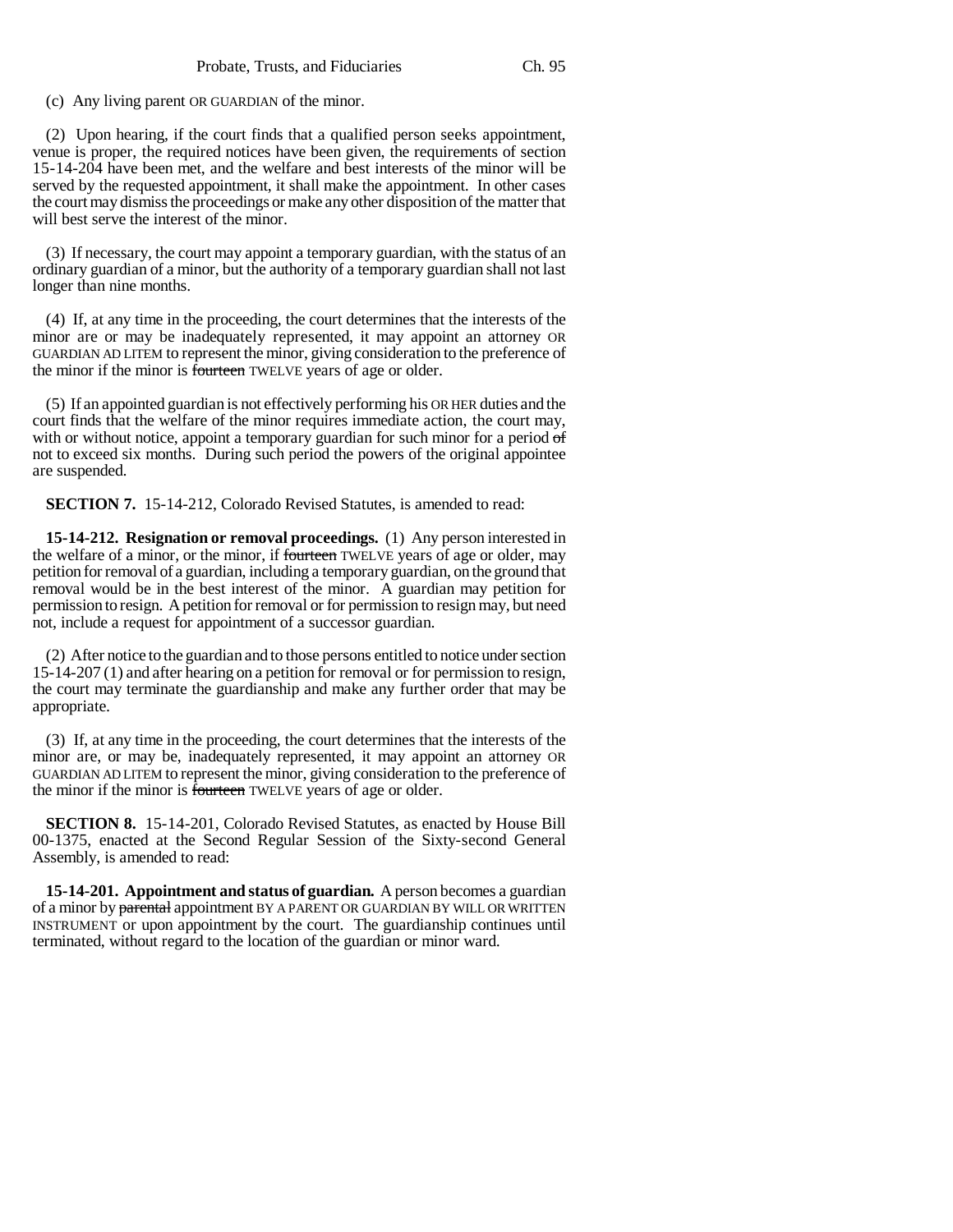**SECTION 9.** 15-14-202, Colorado Revised Statutes, as enacted by House Bill 00-1375, enacted at the Second Regular Session of the Sixty-second General Assembly, is amended to read:

**15-14-202. Testamentary appointment of guardian - appointment by written instrument.** (1) A guardian may be appointed by will or other signed writing by a parent for any minor child the parent has or may have in the future. A GUARDIAN MAY ALSO BE APPOINTED BY WILL OR OTHER SIGNED WRITING BY A GUARDIAN OF A MINOR CHILD. THE OTHER SIGNED WRITING SHALL BE SIGNED BY THE PARENT OR GUARDIAN AND AT LEAST TWO WITNESSES AND ALL SIGNATURES SHALL BE NOTARIZED. The appointment may specify the desired limitations on the powers to be given to the guardian. A GUARDIAN MAY NOT APPOINT A SURVIVING PARENT WHO HAS NO PARENTAL RIGHTS TO BE A SUCCESSOR GUARDIAN. The appointing parent OR GUARDIAN may revoke or amend the appointment before confirmation by the court.

(2) Upon petition of an appointing parent OR GUARDIAN and a finding that the appointing parent OR GUARDIAN will likely become unable to care for the child within two years, and after notice as provided in section 15-14-205 (1), the court, before the appointment becomes effective, may confirm the parent's selection of a guardian BY A PARENT OR GUARDIAN and terminate the rights of others to object. IF THE MINOR HAS ATTAINED TWELVE YEARS OF AGE, THE MINOR MUST CONSENT TO THE APPOINTMENT OF A GUARDIAN PURSUANT TO SECTION 15-14-203 (2).

(3) Subject to section 15-14-203, the appointment of a guardian becomes effective upon the appointing parent's death OF THE APPOINTING PARENT OR GUARDIAN, an adjudication that the parent OR GUARDIAN is an incapacitated person, or a written determination by a physician who has examined the parent OR GUARDIAN that the parent OR GUARDIAN is no longer able to care for the child, whichever occurs first.

(4) The guardian becomes eligible to act upon the filing of an acceptance of appointment, which must be filed within thirty days after the guardian's appointment becomes effective. The guardian shall:

(a) File the acceptance of appointment and a copy of the will with the court of the county in which the will was or could be probated or, in the case of another appointing instrument, file the acceptance of appointment and the appointing instrument with the court of the county in which the minor resides or is present; and

(b) Give written notice of the acceptance of appointment to the appointing parent OR GUARDIAN, if living, the minor, if the minor has attained twelve years of age, and a person other than the parent OR GUARDIAN having care and custody of the minor.

(5) Unless the appointment was previously confirmed by the court, the notice given under paragraph (b) of subsection (4) of this section must include a statement of the right of those notified to terminate the appointment by filing a written objection in the court as provided in section 15-14-203 (1) AND OF THE RIGHT OF A MINOR WHO HAS ATTAINED TWELVE YEARS OF AGE TO REFUSE TO CONSENT TO THE APPOINTMENT OF THE GUARDIAN AS PROVIDED IN SECTION 15-14-203 (2).

(6) Unless the appointment was previously confirmed by the court, within thirty days after filing the notice and the appointing instrument, a guardian shall petition the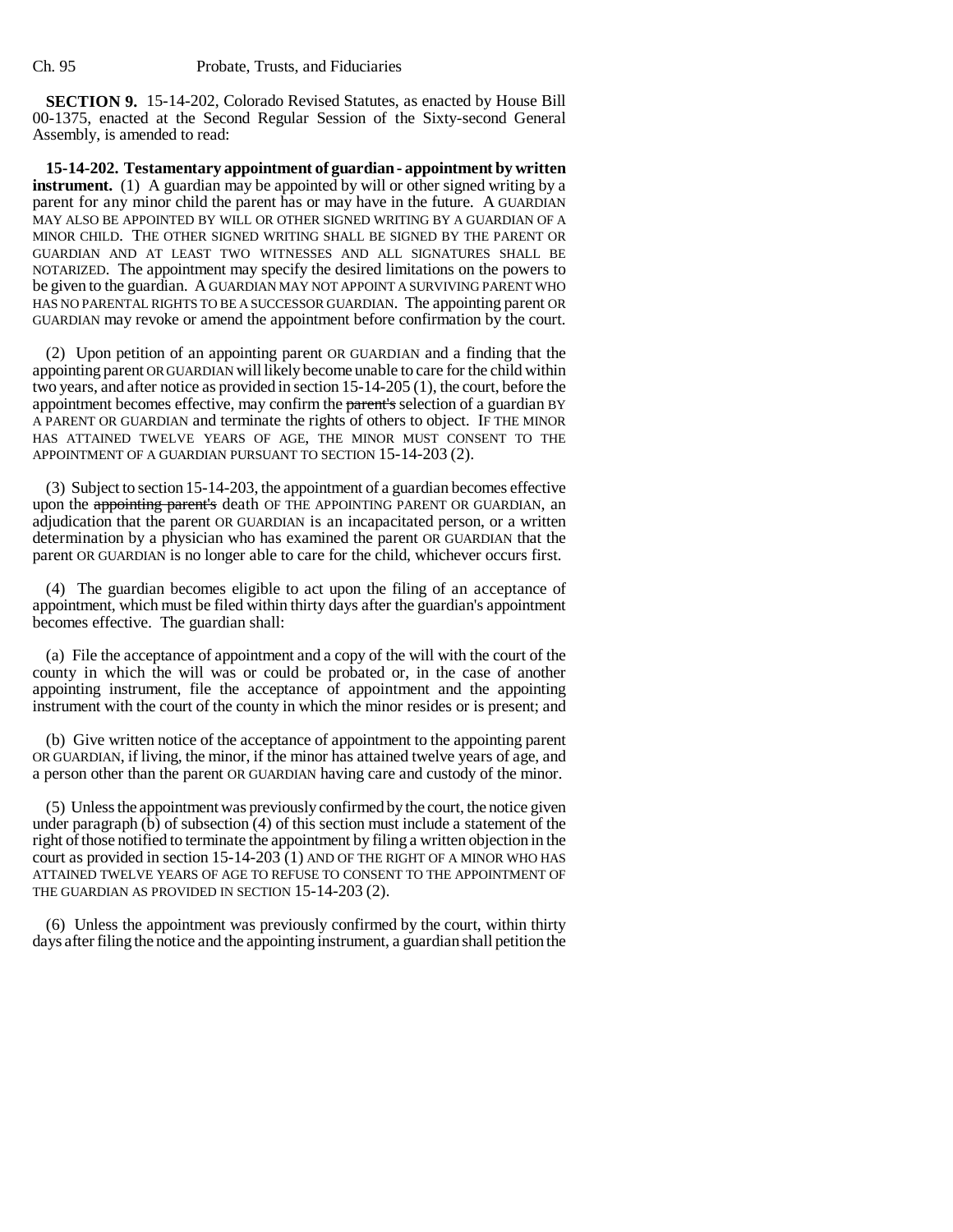court for confirmation of the appointment, giving notice in the manner provided in section 15-14-205 (1).

(7) The appointment of a guardian by a parent does not supersede the parental rights of either parent. If both parents are dead or have been adjudged incapacitated persons, an appointment by the last parent who died or was adjudged incapacitated has priority. IF A GUARDIAN SURVIVES THE DEATH OR ADJUDICATION OF INCAPACITY OF BOTH PARENTS, AN APPOINTMENT BY THE LAST PARENT OR GUARDIAN WHO DIED OR WAS ADJUDGED INCAPACITATED HAS PRIORITY. An appointment by a parent OR GUARDIAN which is effected by filing the guardian's acceptance under a will probated in the state of the testator's domicile is effective in this state.

(8) The powers of a guardian who complies timely with the requirements of subsections (4) and (6) of this section relate back to give acts by the guardian which are of benefit to the minor and occurred on or after the date the appointment became effective the same effect as those that occurred after the filing of the acceptance of the appointment.

(9) The authority of a guardian appointed under this section terminates upon the first to occur of the appointment of a guardian by the court or the giving of written notice to the guardian of the filing of an objection pursuant to section 15-14-203 (1) OR OF THE REFUSAL OF A MINOR CHILD WHO HAS ATTAINED THE AGE OF TWELVE YEARS TO CONSENT PURSUANT TO SECTION 15-14-203 (2).

**SECTION 10.** 15-14-203, Colorado Revised Statutes, as enacted by House Bill 00-1375, enacted at the Second Regular Session of the Sixty-second General Assembly, is amended to read:

**15-14-203. Objection of others to parental appointment - consent by minor of twelve years of age or older to appointment of guardian.** (1) Until the court has confirmed an appointee under section 15-14-202, a minor who is the subject of an appointment by a parent and who has attained twelve years of age, the other parent, or a person other than a parent or guardian having care or custody of the minor may prevent or terminate the appointment at any time by filing a written objection in the court in which the appointing instrument is filed and giving notice of the objection to the guardian and any other persons entitled to notice of the acceptance of the appointment. An objection may be withdrawn, and if withdrawn is of no effect. The objection does not preclude judicial appointment of the person selected by the parent OR GUARDIAN. The court may treat the filing of an objection OR THE REFUSAL OF THE MINOR TO CONSENT as a petition for the appointment of an emergency or a temporary guardian under section 15-14-204, and proceed accordingly.

(2) UNTIL THE COURT HAS CONFIRMED AN APPOINTEE UNDER SECTION 15-14-202, A MINOR WHO IS THE SUBJECT OF AN APPOINTMENT BY A PARENT OR GUARDIAN AND WHO HAS ATTAINED TWELVE YEARS OF AGE HAS THE RIGHT TO CONSENT OR REFUSE TO CONSENT TO AN APPOINTMENT OF A GUARDIAN. IF THE MINOR CONSENTS TO THE APPOINTMENT OF THE GUARDIAN, THE MINOR SHALL FILE WITH THE COURT IN WHICH THE WILL IS PROBATED OR THE WRITTEN INSTRUMENT IS FILED A WRITTEN CONSENT TO THE APPOINTMENT BEFORE IT IS ACCEPTED OR WITHIN THIRTY DAYS AFTER NOTICE OF ITS ACCEPTANCE. IF THE MINOR DOES NOT CONSENT TO THE APPOINTMENT OF A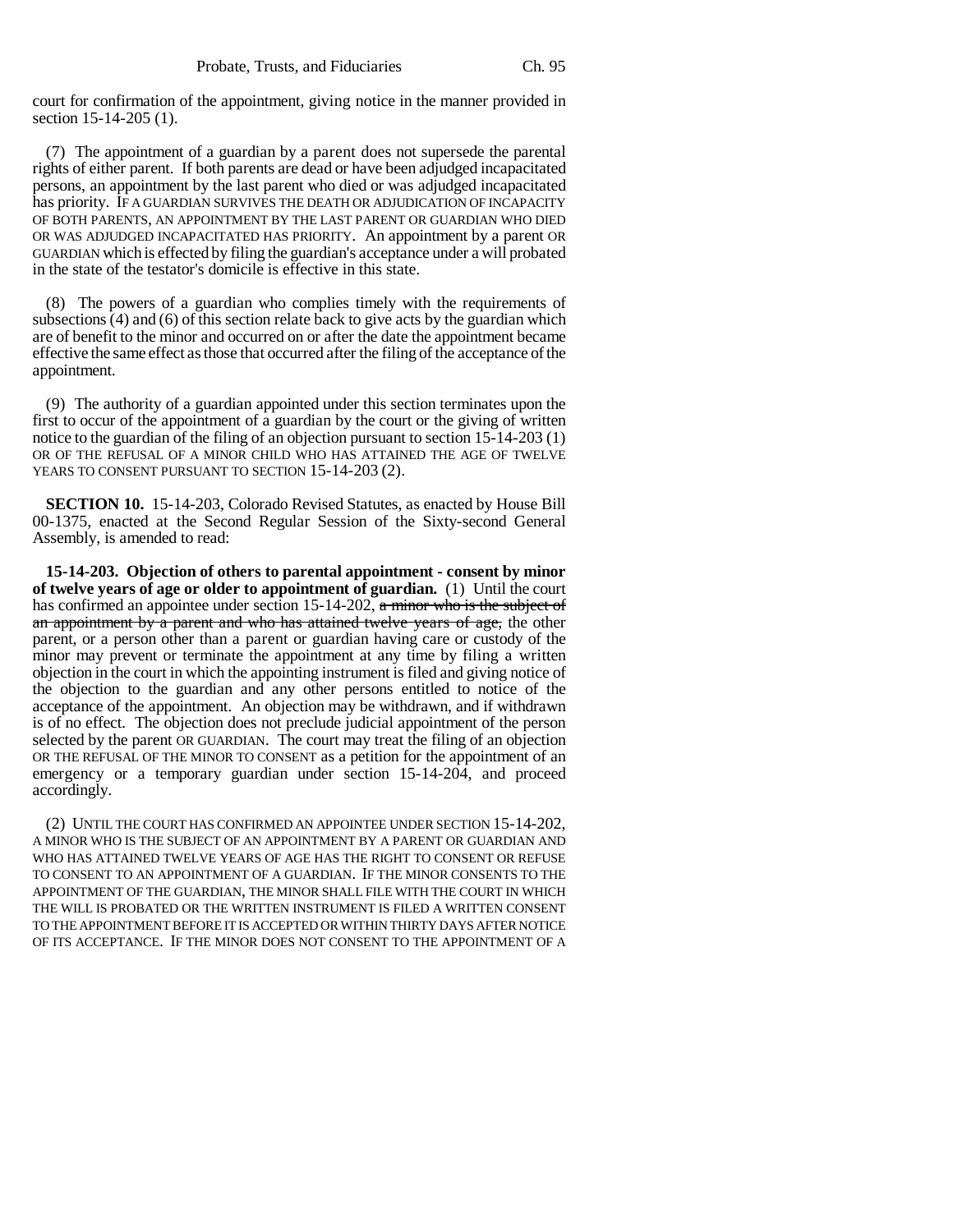GUARDIAN, THEN THE COURT SHALL APPOINT A GUARDIAN PURSUANT TO SECTION 15-14-204.

**SECTION 11.** 15-14-204, Colorado Revised Statutes, as enacted by House Bill 00-1375, enacted at the Second Regular Session of the Sixty-second General Assembly, is amended to read:

**15-14-204. Judicial appointment of guardian - conditions for appointment.** (1) A minor or a person interested in the welfare of a minor may petition for appointment of a guardian.

(2) The court may appoint a guardian for a minor if the court finds the appointment is in the minor's best interest, and:

- (a) The parents consent;
- (b) All parental rights have been terminated;  $\sigma$

(c) The parents are unwilling or unable to exercise their parental rights; OR

(d) GUARDIANSHIP OF A CHILD HAS PREVIOUSLY BEEN GRANTED TO A THIRD PARTY AND THE THIRD PARTY HAS SUBSEQUENTLY DIED OR BECOME INCAPACITATED AND THE GUARDIAN HAS NOT MADE AN APPOINTMENT OF A GUARDIAN EITHER BY WILL OR WRITTEN INSTRUMENT; HOWEVER THE COURT SHALL NOT PRESUME IT IS IN THE BEST INTERESTS OF A CHILD TO BE IN THE CARE OF A PARENT IN CIRCUMSTANCES WHERE A COURT HAS PREVIOUSLY GRANTED CUSTODY OF A CHILD TO A THIRD PARTY.

(3) If a guardian is appointed by a parent OR GUARDIAN pursuant to section 15-14-202 and the appointment has not been prevented or terminated under section 15-14-203 (1) OR THE MINOR HAS CONSENTED TO THE APPOINTMENT PURSUANT TO SECTION 15-14-203 (2), that appointee has priority for appointment. However, the court may proceed with another appointment upon a finding that the appointee under section 15-14-202 has failed to accept the appointment within thirty days after notice of the guardianship proceeding.

(4) If necessary and on petition or motion and whether or not the conditions of subsection (2) have been established, the court may appoint a temporary guardian for a minor upon a showing that an immediate need exists and that the appointment would be in the best interest of the minor. Notice in the manner provided in section 15-14-113 must be given to the parents and to a minor who has attained twelve years of age. Except as otherwise ordered by the court, the temporary guardian has the authority of an unlimited guardian, but the duration of the temporary guardianship may not exceed six months. Within five days after the appointment, the temporary guardian shall send or deliver a copy of the order to all individuals who would be entitled to notice of hearing under section 15-14-205.

(5) If the court finds that following the procedures of this part 2 will likely result in substantial harm to a minor's health or safety and that no other person appears to have authority to act in the circumstances, the court, on appropriate petition, may appoint an emergency guardian for the minor. The duration of the emergency guardian's authority may not exceed thirty days and the emergency guardian may